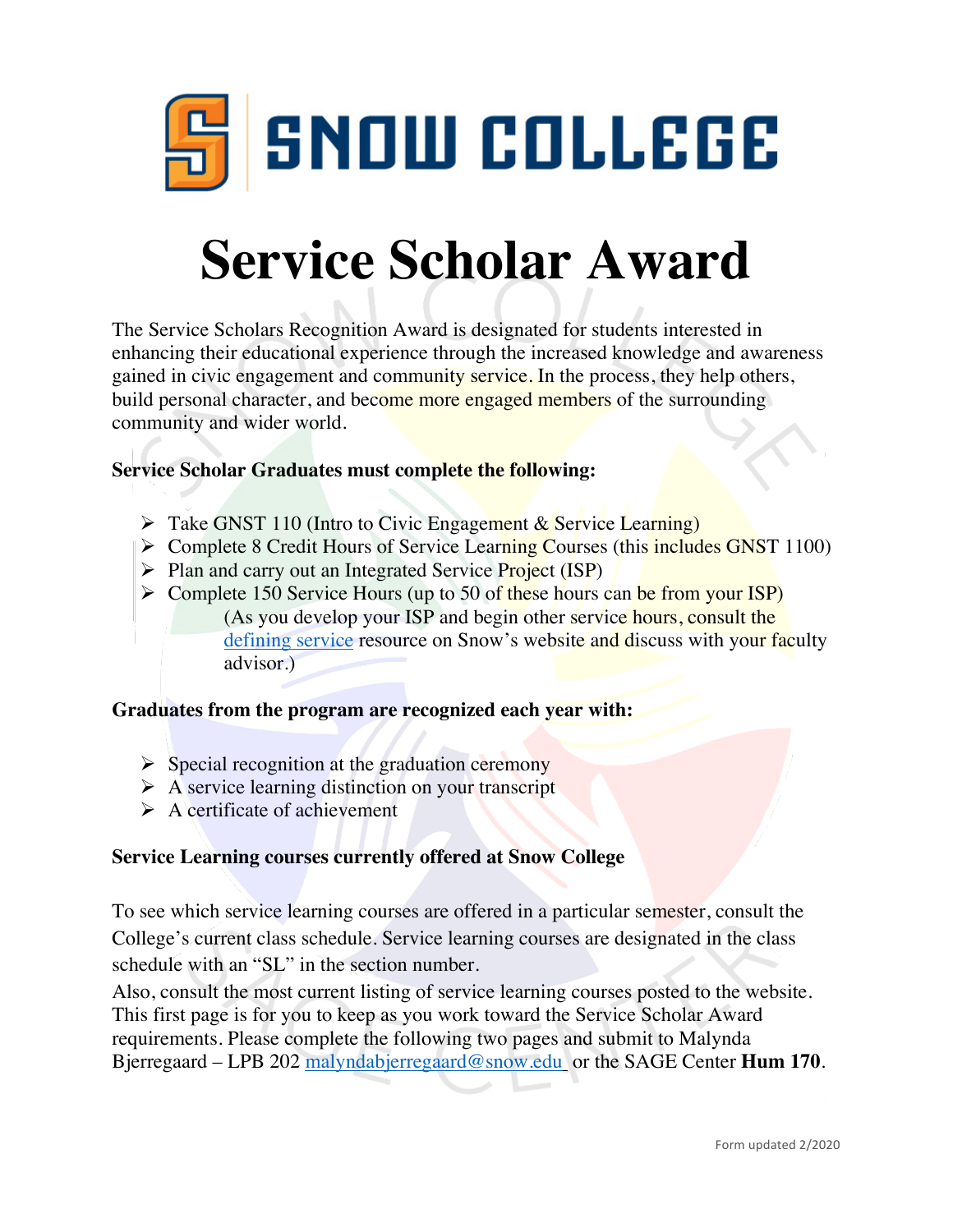

## **Service Scholar Award – Enrollment Application**

| Name: Name and the set of the set of the set of the set of the set of the set of the set of the set of the set of the set of the set of the set of the set of the set of the set of the set of the set of the set of the set o       | Date:                          |
|--------------------------------------------------------------------------------------------------------------------------------------------------------------------------------------------------------------------------------------|--------------------------------|
| Student ID#:                                                                                                                                                                                                                         | Major:                         |
| Anticipated Year of Graduation: <u>New York: New York: New York: New York: New York: New York: New York: New York: New York: New York: New York: New York: New York: New York: New York: New York: New York: New York: New York:</u> | <b>Current Cumulative GPA:</b> |
| Home Phone: Cell Phone:                                                                                                                                                                                                              |                                |
|                                                                                                                                                                                                                                      |                                |
|                                                                                                                                                                                                                                      |                                |
| Permanent Address (if different from above)                                                                                                                                                                                          |                                |
| Where did you learn about this program?                                                                                                                                                                                              |                                |
| A service learning class (If so, which one?                                                                                                                                                                                          |                                |
| A friend (If so, who?                                                                                                                                                                                                                |                                |
| Your Academic Advisor (If so, who?                                                                                                                                                                                                   |                                |
| The Service & Activities Center                                                                                                                                                                                                      |                                |
| Other (Please Elaborate                                                                                                                                                                                                              |                                |

#### **The Following is required to officially BEGIN the program:**

- 1. Submit this application and meet with the program Coordinator (info below).
- 2. Begin a time log and reflection worksheet including any service hours completed prior to the beginning of the program. Please record only hours performed while attending Snow College.

#### **Submit this application and direct any questions to:**

Malynda Bjerregaard – Service Learning and Civic Engagement Committee Chair Humanities Room 170 malyndabjerregaard@snow.edu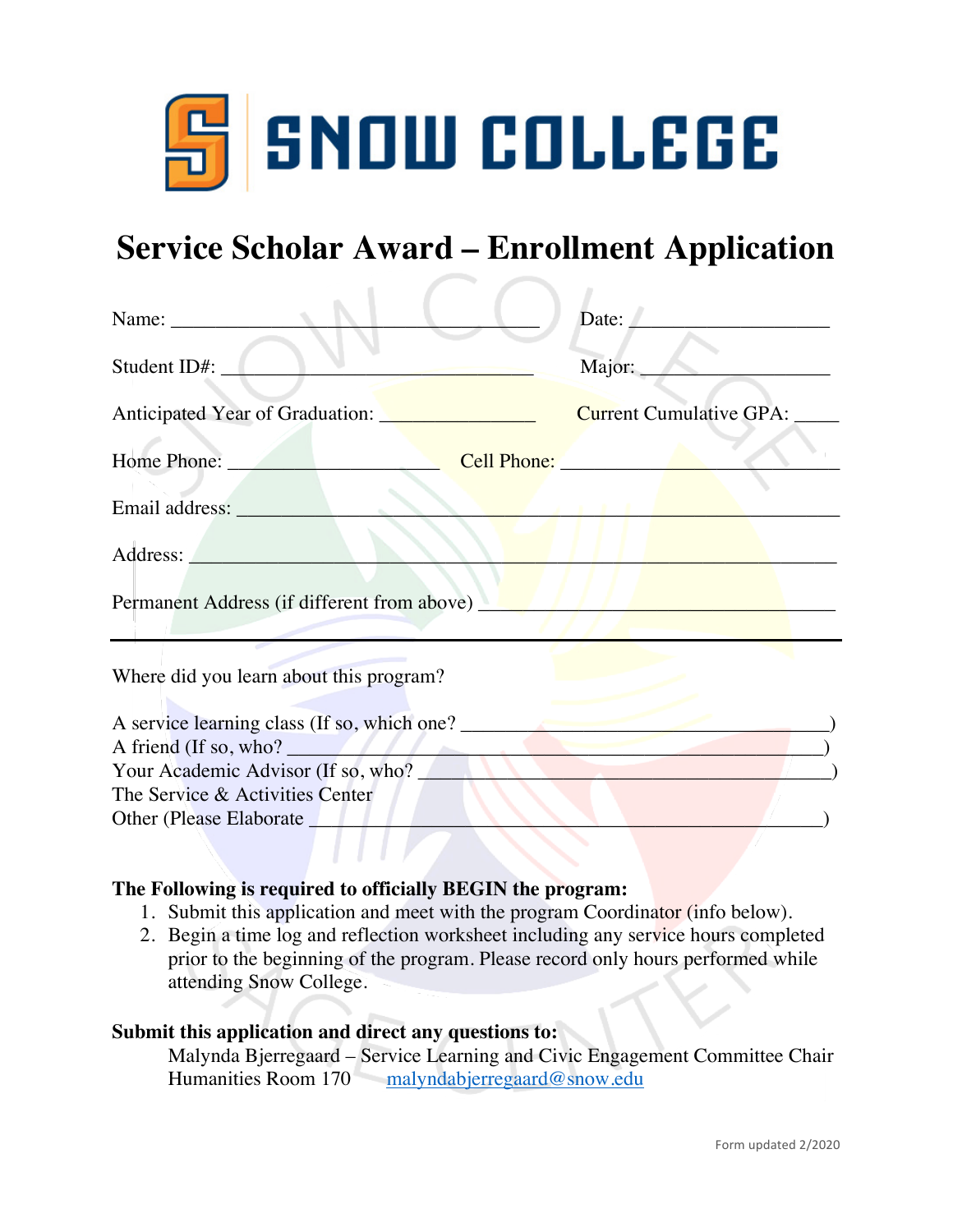

#### **Please consider and answer the following questions:**

**1. Why are you interested in participating in this program?**

**2. What do you hope to learn?**

AGE

**3. What specific needs or issues would you like to address and what contribution(s) do you want to make to the community?**

CE